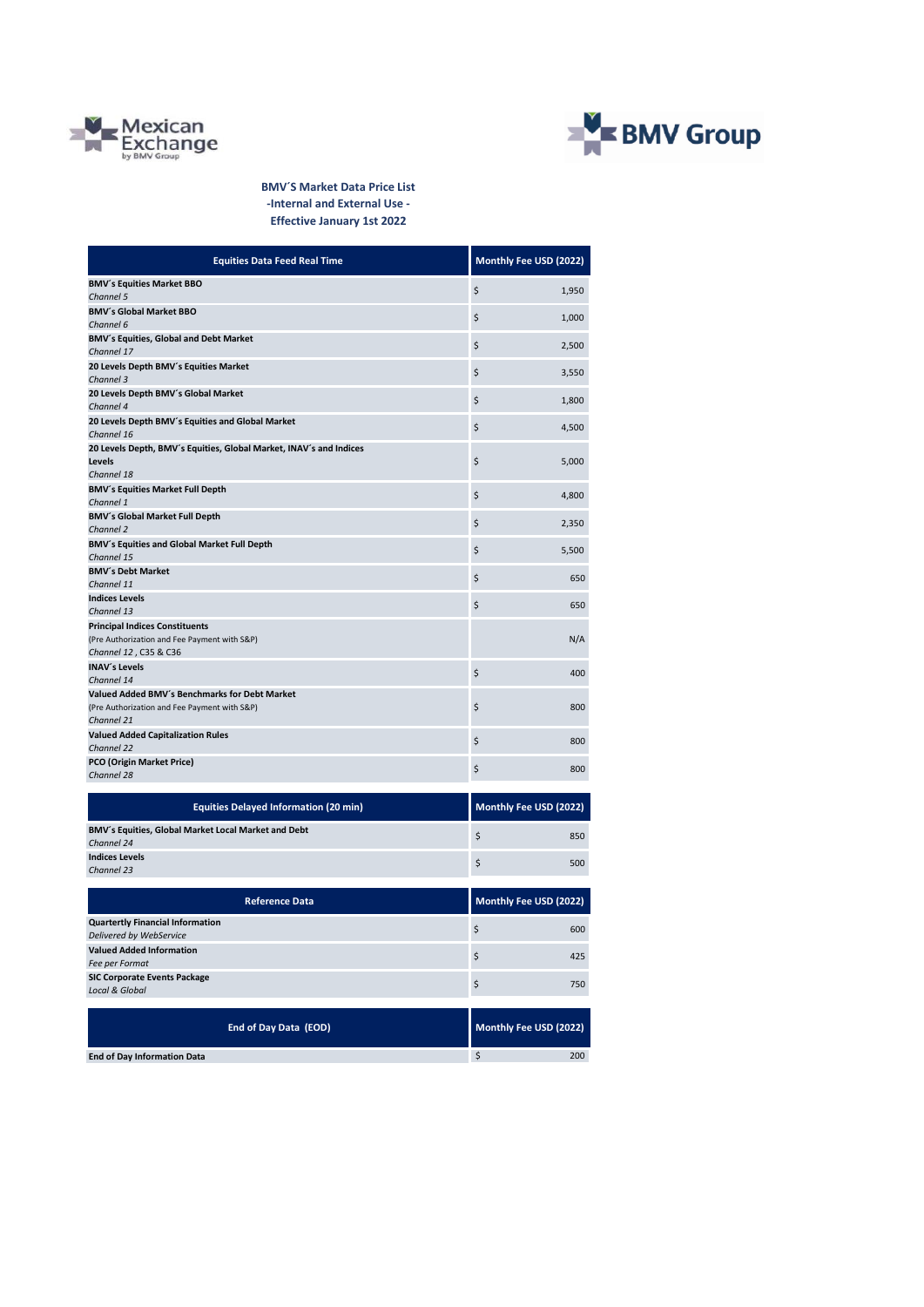| <b>Consolidated Tape</b>                                                                                                                             | Monthly Fee USD (2022) |
|------------------------------------------------------------------------------------------------------------------------------------------------------|------------------------|
| <b>Consolidated Feed: Equities Market and Global Market Trades</b><br>(Consider this fee besides BIVA's fees and Pre authorization)<br>Channel 25    | \$<br>2,800            |
| <b>Consolidated Feed: Best Bid / Offer Equities and Global Market</b><br>(Consider this fee besides BIVA's fees and Pre authorization)<br>Channel 26 | \$<br>3.350            |
| <b>Consolidated Feed: Full Depth Equities and Global Market</b><br>(Consider this fee besides BIVA's fees and Pre authorization)<br>Channel 27       | \$<br>6.700            |

| <b>Best Execution Analytics</b>                    |    | Monthly Fee USD (2022) |  |  |
|----------------------------------------------------|----|------------------------|--|--|
| Analytics of prices and market depht<br>Channel 29 | \$ | 900.00                 |  |  |
| <b>Market Quality</b><br>Channel 32                | \$ | 900.00                 |  |  |
| <b>Spread Performance</b><br>Channel 33            | \$ | 900.00                 |  |  |
| <b>Negotiation Analytics</b><br>Channel 34         | \$ | 900.00                 |  |  |
| <b>Package with 2 Analytics Channels</b>           | \$ | 1,500.00               |  |  |
| <b>Package with 3 Analytics Channels</b>           | \$ | 2,000.00               |  |  |
| <b>Package with 4 Analytics Channels</b>           | \$ | 2,400.00               |  |  |
|                                                    |    |                        |  |  |

| <b>Display Data Fees</b>                                                                                                                                                                                        | Monthly Fee USD (2022) |
|-----------------------------------------------------------------------------------------------------------------------------------------------------------------------------------------------------------------|------------------------|
| <b>Non Display Application (NDA)</b><br>Fee per automated application in addition of the above packages.                                                                                                        | \$<br>1.000            |
| <b>Wallboard, Boards and Videowalls</b><br>Delayed display data, monthly fee per service in addition of the above packages.                                                                                     | \$<br>1.000            |
| <b>Enterprise License (New fee)</b><br>Fee equivalent to 2.5 times the value of the actual annual license fee.                                                                                                  | Variable fee           |
| <b>Redistribution License (New fee)</b><br>50% additional fee over the actual value of the annual license fee of the information for<br>external redistribution, applicable to Distributors and Redistributors. | Variable fee           |

| <b>Index Creation</b>                                                                              | Monthly Fee USD (2022) |
|----------------------------------------------------------------------------------------------------|------------------------|
| <b>Index Creation - (1 index)</b><br>Fee considered in addition of the above packages.             | 2.000                  |
| <b>Index Creation - (more than 2 Indexes)</b><br>Fee considered in addition of the above packages. | \$<br>4.000            |

| <b>Web Solutions</b>                                                          | Monthly Fee USD (2022) |
|-------------------------------------------------------------------------------|------------------------|
| Web Solutions - Indices Levels (20 min Delaved)                               | 500                    |
| Web Solutions - Local Market, Global Market and Debt at BMV (20 min, Delaved) | 1.000                  |

| <b>Connection Fees</b>                                                                                                                                                                                           | Monthly Fee USD (2022) |
|------------------------------------------------------------------------------------------------------------------------------------------------------------------------------------------------------------------|------------------------|
| <b>Configuration Fee</b><br>New Clients connected to BMV must consider one time fee                                                                                                                              | \$<br>600              |
| Per Server / IP Multicast<br>Address Consider a monthly fee                                                                                                                                                      | \$<br>600              |
| <b>Equinix Connection</b><br>Clients connected to EQUINIX NY5 POP must consider an annual fee<br>*Fee per market                                                                                                 | \$<br>3,500            |
| <b>Co-Location Connection</b><br>Monthly fee for customers connected through Co-Location<br>Note: if you receive MexDer Co-Location the monthly fee for both markets, Equities and<br>Derivatives is usd\$10,000 | \$<br>5,500            |